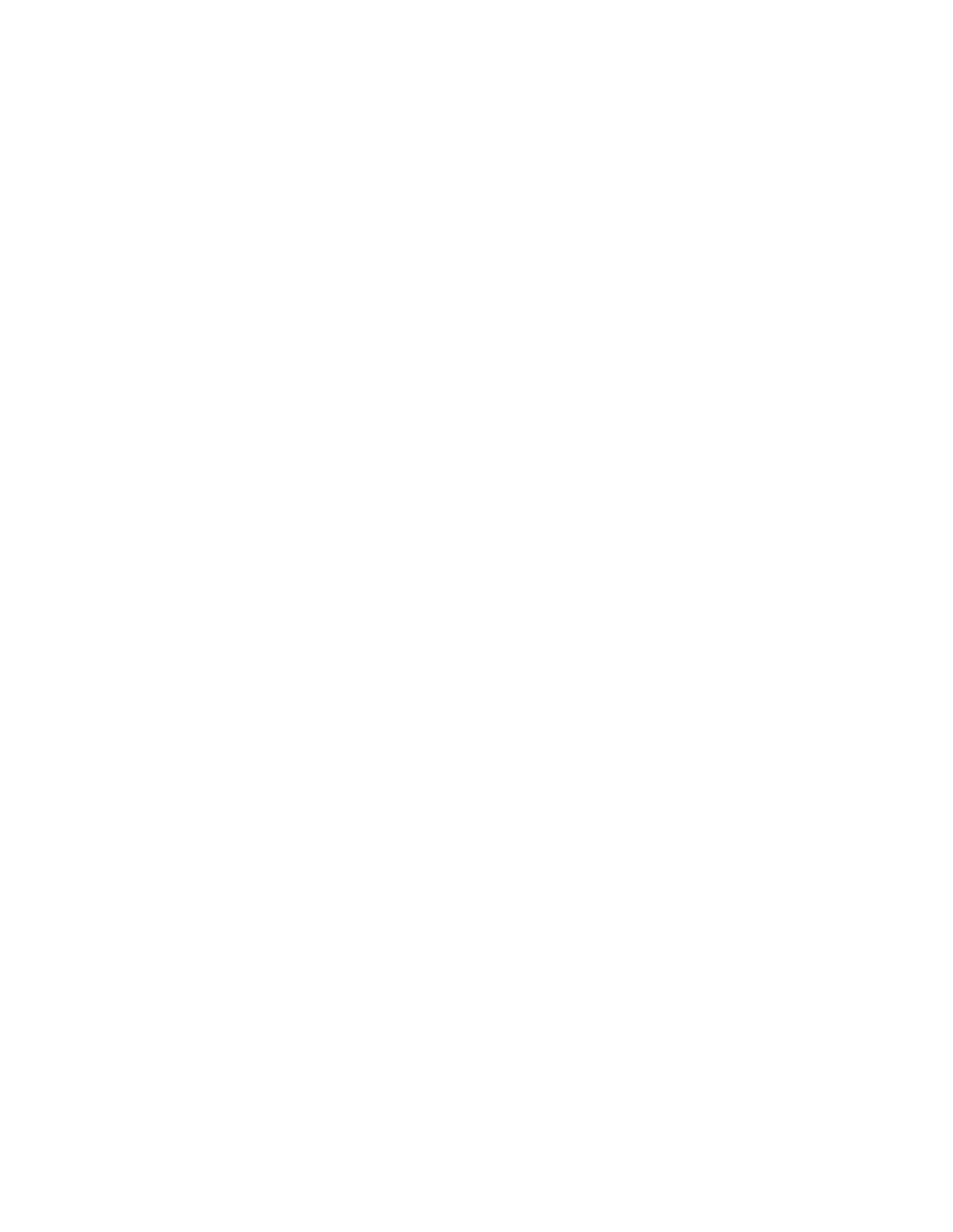#### **In the case of Krgović v. Serbia,**

The European Court of Human Rights (Third Section), sitting as a Chamber composed of:

 Luis López Guerra, *President,*  Helena Jäderblom, Johannes Silvis, Branko Lubarda, Pere Pastor Vilanova, Alena Poláčková, Georgios A. Serghides, *judges,*

and Fatoş Aracı, *Deputy Section Registrar,*

Having deliberated in private on 23 August 2016,

Delivers the following judgment, which was adopted on that date:

### PROCEDURE

1. The case originated in an application (no. 29430/06) against Serbia lodged with the Court under Article 34 of the Convention for the Protection of Human Rights and Fundamental Freedoms ("the Convention") by a Serbian national, Mr Vojkan Krgović ("the applicant"), on 7 July 2006.

2. The applicant was represented by Mr D. Burzanović, a lawyer practising in Podgorica. The Serbian Government ("the Government") were represented by their Agent at the time, Mr S. Carić.

3. The applicant complained, under Article 6 of the Convention, about the non-enforcement of a final judgment rendered in his favour in 1998.

4. On 24 July 2012 the application was communicated to the Government.

# THE FACTS

#### I. THE CIRCUMSTANCES OF THE CASE

5. The applicant was born in 1967 and lives in Stari Bar, Montenegro. At the relevant time he was a professional basketball player.

#### **A. Civil and enforcement-related proceedings**

6. On 9 July 1997 the applicant brought a claim against the basketball club for which he had been playing, Vojvodina BFC (*Košarkaski klub*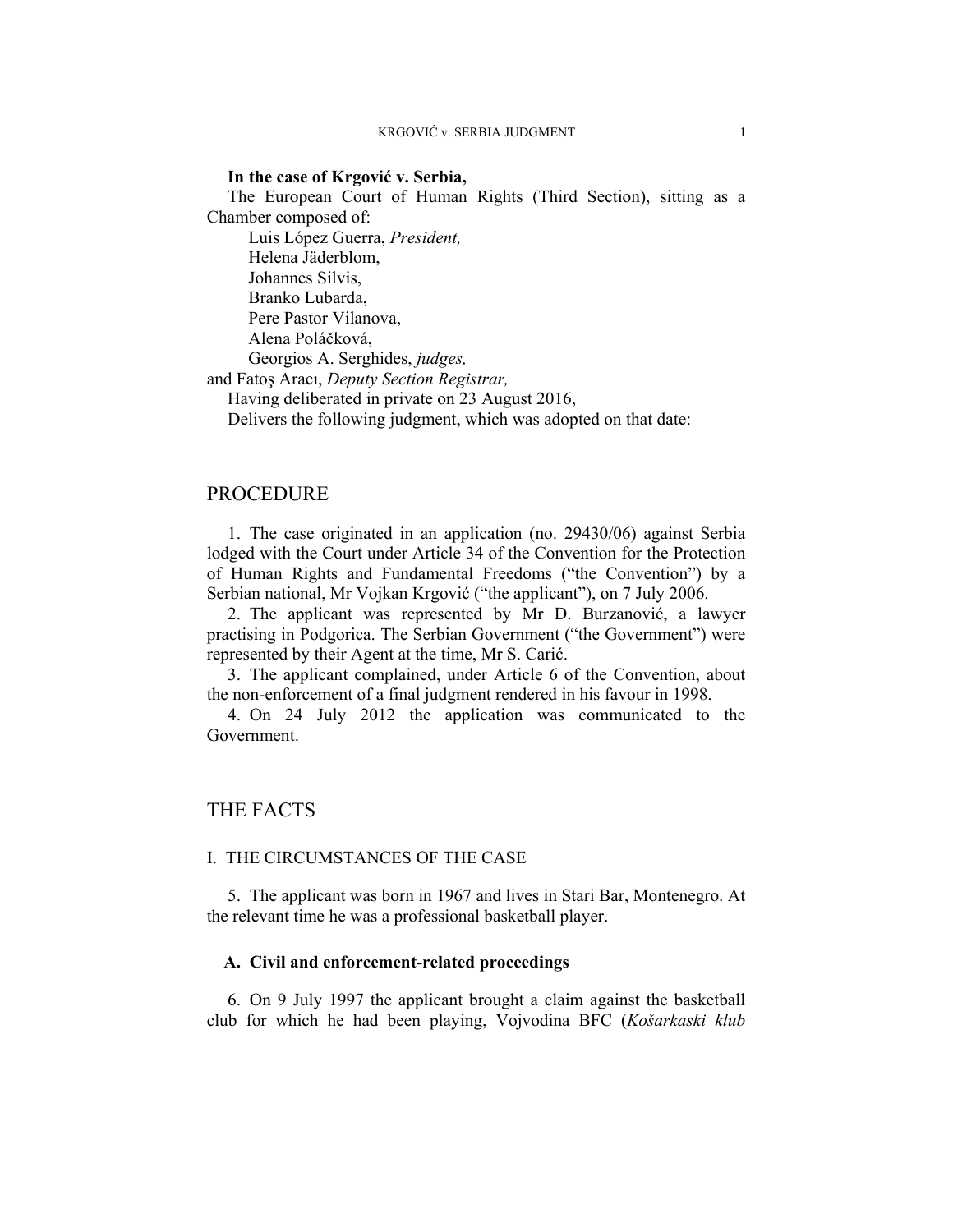*Vojvodina BFC*), based in Novi Sad. The club had the status of a citizens' association.

7. On 17 February 1998 the Novi Sad Municipal Court (hereinafter "the Municipal Court") ruled in favour of the applicant, ordering Vojvodina BFC (hereinafter "the debtor") to pay him, within fifteen days, the sum of 110,550 dinars (RSD – approximately 10,000 euros (EUR) at the time) and RSD 8,500 (approximately EUR 730) in costs, together with statutory interest. The judgment became final on an unspecified date in 1998.

8. Following a request by the applicant on 15 October 1998 for enforcement, on 19 October 1998 the Municipal Court issued an enforcement order.

9. On 25 December 1998 the applicant informed the court that the debtor did not have sufficient funds in its bank account and proposed that the judgment be enforced by the sale of the debtor's immovable assets situated on the premises of the Vojvodina Sports and Business Centre. On 17 March 1999 an enforcement order to that effect was issued.

10. In the meantime, a new basketball club, NIS-Vojvodina, was formed.

11. On 25 December 2002 the Central Bank in Novi Sad informed the court that the debtor's bank account had been frozen.

12. On 14 March 2003 the applicant informed the court of another bank account in the debtor's name. On 9 May 2003 he asked the court not to carry out the enforcement by sale of the debtor's immovable assets as he had asked previously, because it appeared that assets did not belong to the debtor, but to the basketball club NIS-Vojvodina.

13. On 12 May 2003 the Municipal Court ordered enforcement in accordance with the applicant's request of 14 March 2003.

14. On 25 June 2003 the Central Bank in Novi Sad informed the court that the account details the applicant had provided did not concern the debtor but the basketball club NIS-Vojvodina, and that the debtor's account was still frozen.

15. On 14 July 2003 NIS-Vojvodina appealed against the enforcement order of 12 May 2003. It claimed not to be the debtor's legal successor.

16. On 1 April 2004 a three judge panel of the Municipal Court (hereinafter "the panel") refused to hear the appeal until the enforcement judge determined the debtor's liabilities.

17. On 24 June 2004 NIS-Vojvodina filed a submission, denying any connection with the applicant's debtor.

18. On 19 October 2004 the Municipal Court asked the applicant to comment on NIS-Vojvodina's submission and propose another method of enforcement.

19. As the applicant failed to do so, on 11 January 2005 the Municipal Court suspended (*obustavio*) the enforcement against NIS-Vojvodina. The applicant appealed.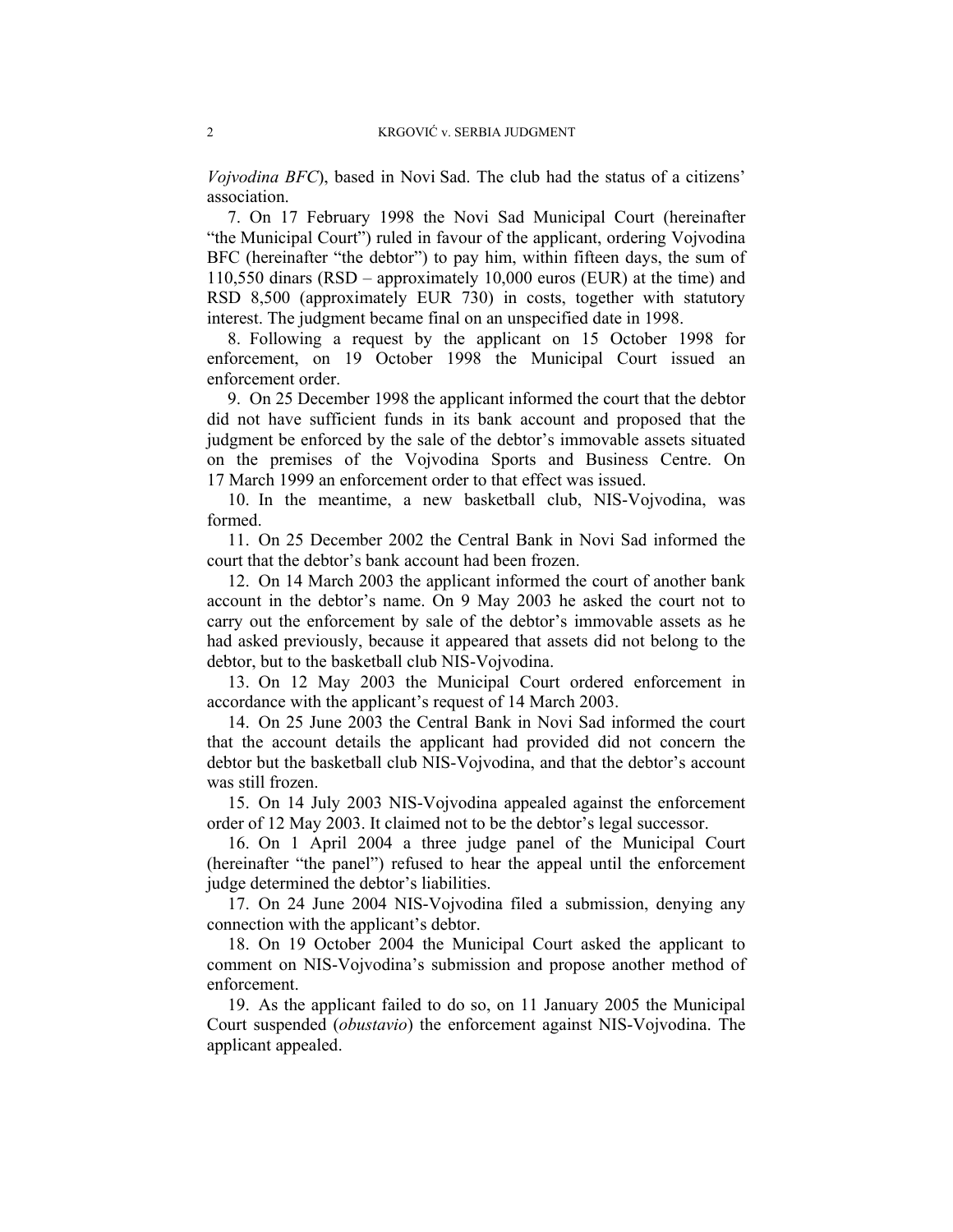20. On 14 February 2005 the panel instructed the enforcement judge to establish if there was any relationship between the debtor and NIS-Vojvodina before transferring the file back to it again.

21. On 30 May 2005 the Ministry of Education and Sport informed the Municipal Court that the applicant's debtor had appeared on their register of sports organisations since 3 August 1999, while NIS-Vojvodina had never been registered.

22. In the proceedings that followed, the enforcement judge, relying on the Ministry's information note of 30 May 2005, found that NIS-Vojvodina was not the debtor's legal successor and transferred the case file to the panel on 1 September 2005.

23. On 16 March 2006 the panel upheld the decision of 11 January 2005, finding that there were no grounds to continue enforcement against NIS-Vojvodina.

# **B. Insolvency proceedings**

24. On 1 September 2011 the Novi Sad Commercial Court opened insolvency proceedings in respect of the debtor and adopted the restructuring plan it had devised. According to the plan, the debtor would pay the applicant RSD 1,229,332.42 (approximately EUR 10,000) over five years, paying him one fifth of the total amount each year.

25. . On 17 September 2012 the debtor paid the applicant one fifth of the above-mentioned sum, that is to say RSD 245,866.48 (approximately EUR 2,000).

26. There is no information in the case file as to whether the applicant received any payments thereafter.

# II. RELEVANT DOMESTIC LAW

# **A. Enforcement Procedure Act 2000 (***Zakon o izvršnom postupku***; published in the Official Gazette of the Federal Republic of Yugoslavia - OG FRY - no. 28/00, 73/00 and 71/01)**

27. Article 4 § 1 provided that all enforcement proceedings were to be conducted urgently.

28. Article 30 § 2 provided, *inter alia*, that it was for the enforcement court to choose of its own motion the most appropriate method of enforcement whenever a creditor proposed more than one, whilst taking into account the funds needed in order to cover the claims in question.

29. Articles 63-84, 134-176 and 180-188 gave details as regards enforcement by means of a bank transfer, and by the auctioning of a debtor's movable and immovable assets.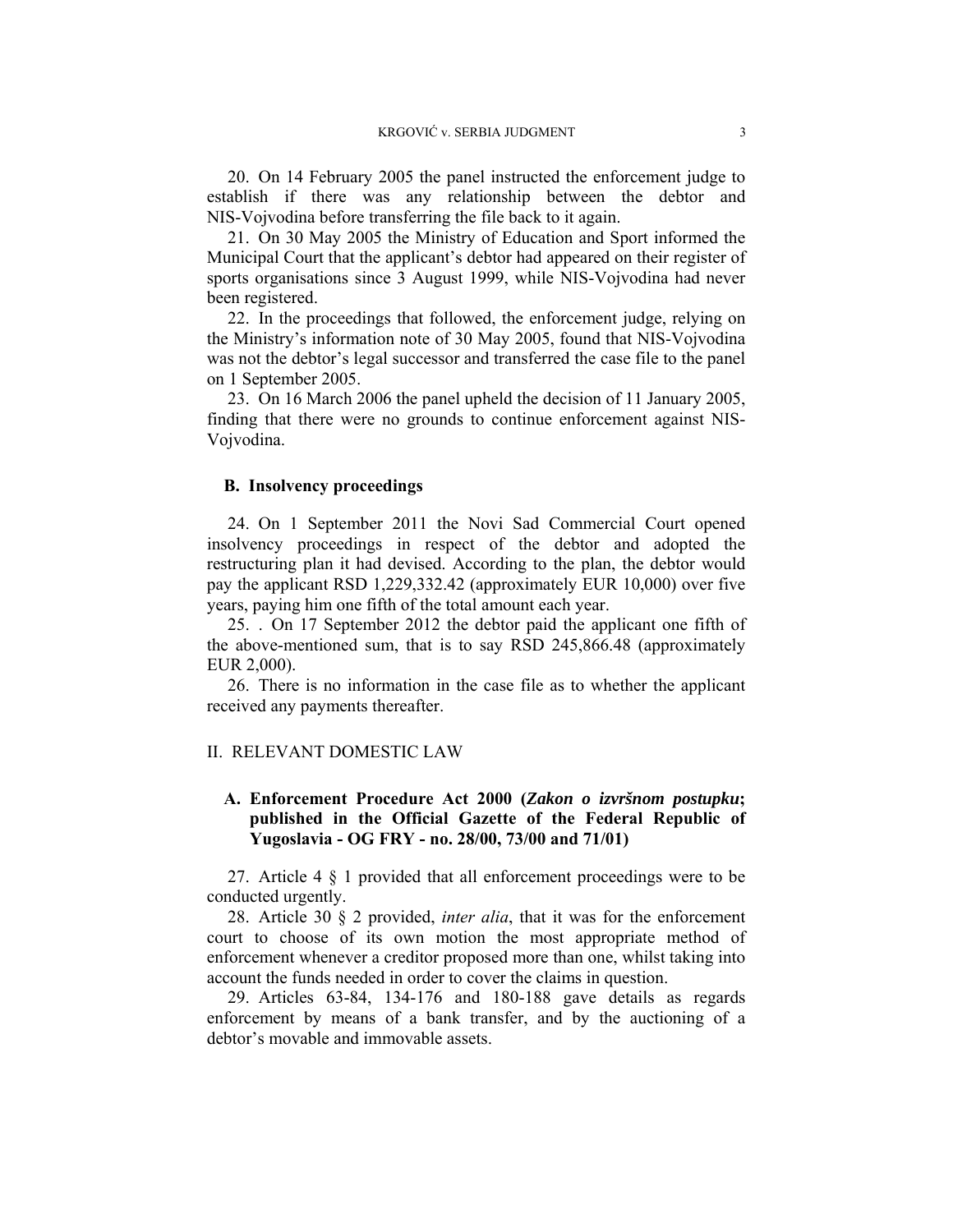# **B. Enforcement Procedure Act 2004 (***Zakon o izvršnom postupku***; published in the Official Gazette of the Republic of Serbia - OG RS - no. 125/04)**

30. The Enforcement Procedure Act 2004 ("the 2004 Act") entered into force on 23 February 2005, repealing the Enforcement Procedure Act 2000 ("the 2000 Act").

31. Under Article 304 of the 2004 Act, all enforcement proceedings instituted prior to 23 February 2005 are to be carried out in accordance with the 2000 Act.

# **C. Financial Transactions Act (***Zakon o platnom prometu***; published in OG FRY nos. 3/02 and 5/03, and OG RS nos. 43/04, 62/06, 111/09 – other act, 31/11 and 139/14 – other act)**

32. Under Article 54 § 1, one of the duties of the Central Bank was to monitor the solvency of all corporate entities and initiate judicial insolvency proceedings in respect of those whose bank accounts had been "frozen" owing to outstanding debts for a period of sixty days consecutively, or for sixty days intermittently within the previous seventy-five days. That provision was repealed with effect from 1 January 2010.

# THE LAW

#### I. ALLEGED VIOLATION OF ARTICLE 6 § 1 OF THE CONVENTION

33. The applicant complained that the respondent State had failed to enforce the final judgment of 17 February 1998. He relied on Article 6 of the Convention, the relevant part of which reads as follows:

"In the determination of his civil rights and obligations ..., everyone is entitled to a fair and public hearing within a reasonable time by an independent and impartial tribunal established by law."

#### **A. Admissibility**

34. Relying on the Court's findings in the case of *Blečić v. Croatia* ([GC], no. 59532/00, §§ 63-69, ECHR 2006-III) the Government submitted that the Court lacked temporal jurisdiction to deal with the alleged violation of the applicant's right of access to court, which related to events that had taken place before 3 March 2004, the date on which the Convention had entered into force in respect of Serbia ("the ratification date"). Specifically, the Government stated that the enforcement order had been rendered on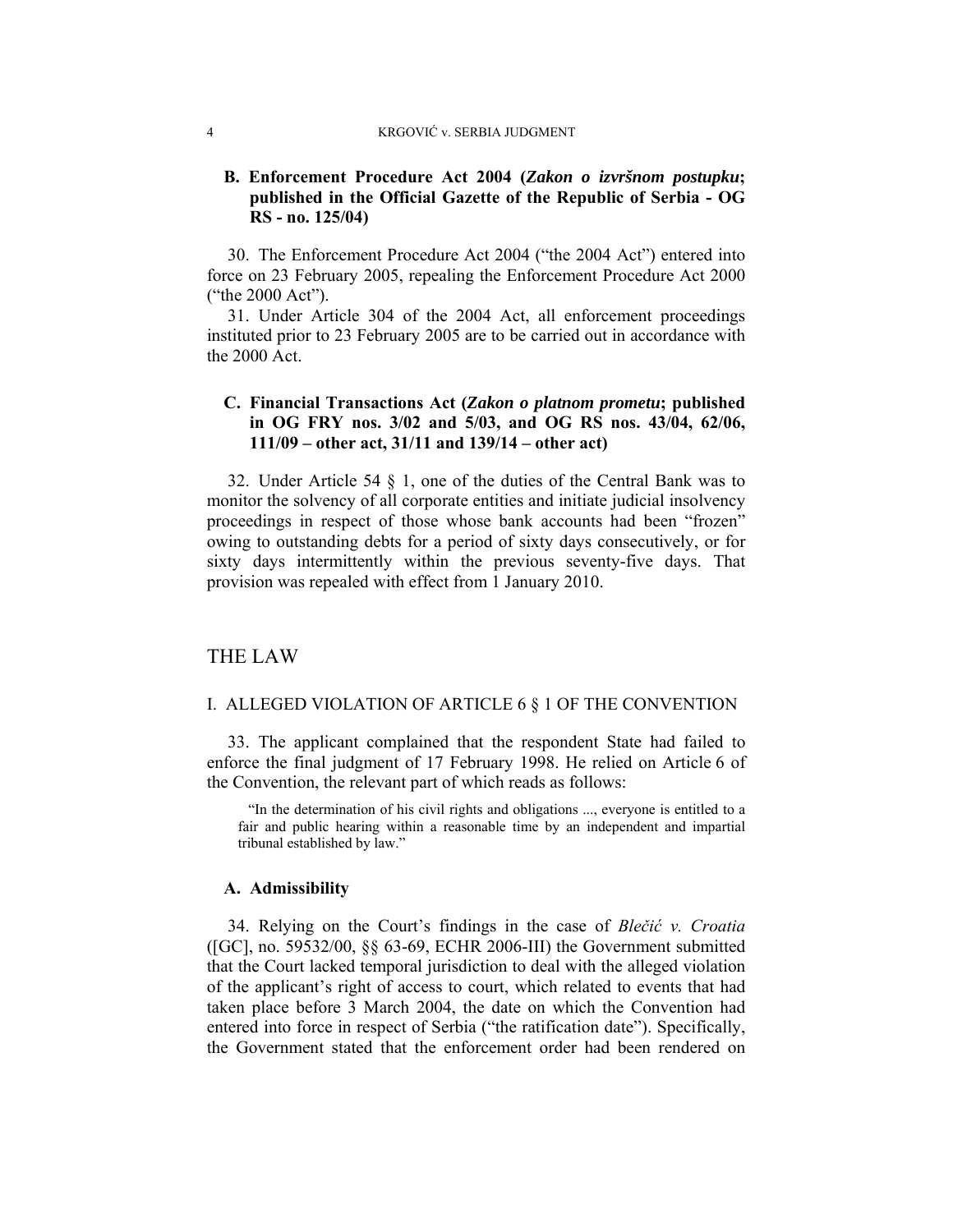19 October 1998 and that the enforcement proceedings had been suspended on 11 January 2005, so the facts on which the application was based were mostly beyond the temporal jurisdiction of the Court and only partially within it. There had been no activity on the part of the applicant between 3 March 2004 and 11 January 2005 and in particular, no passive conduct or any other form of action or inaction on the part of the domestic court within that period.

35. The applicant did not comment.

36. The Court reiterates that, in accordance with the general rules of international law, the provisions of the Convention do not bind a Contracting Party in relation to any act or fact which took place or any situation which ceased to exist before the date of entry into force of the Convention with respect to that Party (see *Blečić*, cited above, § 70). Nevertheless, the State's acts and omissions must conform to the Convention and its Protocols from the ratification date onwards, meaning that all subsequent acts and omissions fall within the Court's jurisdiction, even where they are merely extensions of an already existing situation (see *Krstić v. Serbia*, no. 45394/06, § 65, 10 December 2013 and the authorities cited therein).

37. Turning to the present case, the Court notes that the enforcement order was issued on 19 October 1998 (see paragraph 8 above). It is further observed that the enforcement proceedings were suspended on 11 January 2005, after the ratification of the Convention. In addition, in 2011 the insolvency proceedings against the debtor were opened and a restructuring plan was adopted. The applicant has so far been paid one fifth of the debt in accordance with that plan. However, it would appear that the judgment in question remains partially unenforced (see paragraphs 24 and 25 above).

38. Having regard to these considerations, the Court considers that the applicant's entitlement to enforcement subsisted subsequent to the Convention's entry into force on 3 March 2004. It also observes that the impugned non-enforcement has continued to date (see, *mutatis mutandis*, *Krstić*, cited above, § 68, and *Kostić v. Serbia*, no. 41760/04, § 46, 25 November 2008).

39. The Government's objection in this regard must therefore be rejected.

40. The Court notes that the application is not manifestly ill-founded within the meaning of Article 35  $\S$  3 (a) of the Convention. It further notes that it is not inadmissible on any other grounds. It must therefore be declared admissible.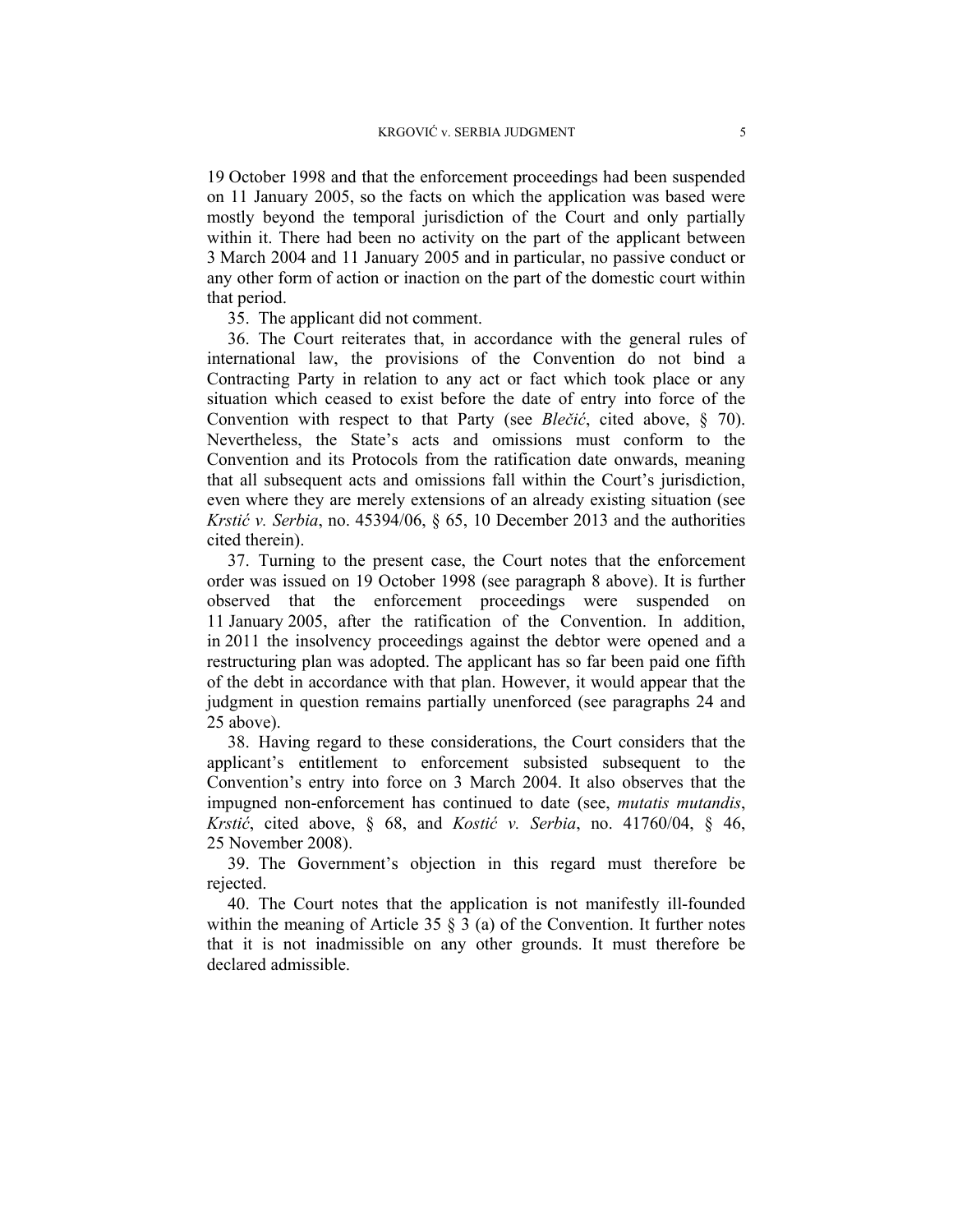#### **B. Merits**

#### *1. The parties' submissions*

41. The applicant maintained his complaint. He submitted that to date, the respondent State had not undertaken any steps in order to enforce the 1998 decision.

42. The Government noted that protraction of the enforcement proceedings had occurred mainly as a result of the applicant's passive conduct and negligence. Specifically, they pointed out that on several occasions the applicant had not acted in accordance with the court order to pay the costs of the proceedings in advance, respond to the allegation and submissions of the third party and make further requests for enforcement, which had resulted in the proceedings being suspended on 11 January 2005.

43. The Government also submitted that the applicant had made obvious omissions concerning the debtor by specifying the immovable assets and bank account of another legal entity as a method of enforcement, and had misdirected the court.

44. In addition, they argued that it had been reasonable to expect the applicant to propose enforcement by some other method.

45. Lastly, the Government pointed out that owing to the changes to the Insolvency Act in 2011, the sports club might also be subjected to insolvency proceedings. The basketball club Vojvodina was supposed to settle debts towards its creditors thorough the restructuring plan it had adopted (see paragraphs 24 and 25 above).

#### *2. Relevant principles*

46. The Court reiterates that execution of a judgment given by a court must be regarded as an integral part of the "trial" for the purposes of Article 6 (see *Hornsby v. Greece*, 19 March 1997, § 40, *Reports of Judgments and Decisions* 1997-II). A delay in execution of a judgment may be justified in particular circumstances, but it may not be such as to impair the essence of the right protected under Article 6  $\S$  1 of the Convention (see *Immobiliare Saffi v. Italy* [GC], no. 22774/93, § 74, ECHR 1999-V).

47. In any event, irrespective of whether a debtor is private or Statecontrolled, it is for the State to take all necessary steps to enforce a final court judgment and in so doing, to ensure the effective participation of its entire apparatus (see, *mutatis mutandis*, *Hornsby*, cited above, § 41).

#### *3. The Court's assessment*

48. The Court notes that the period of debt recovery in the applicant's case has so far lasted more than twelve years since the Serbian ratification of the Convention on 3 March 2004 (falling within this Court's competence *ratione temporis*). Regard must also be had to the state of the case on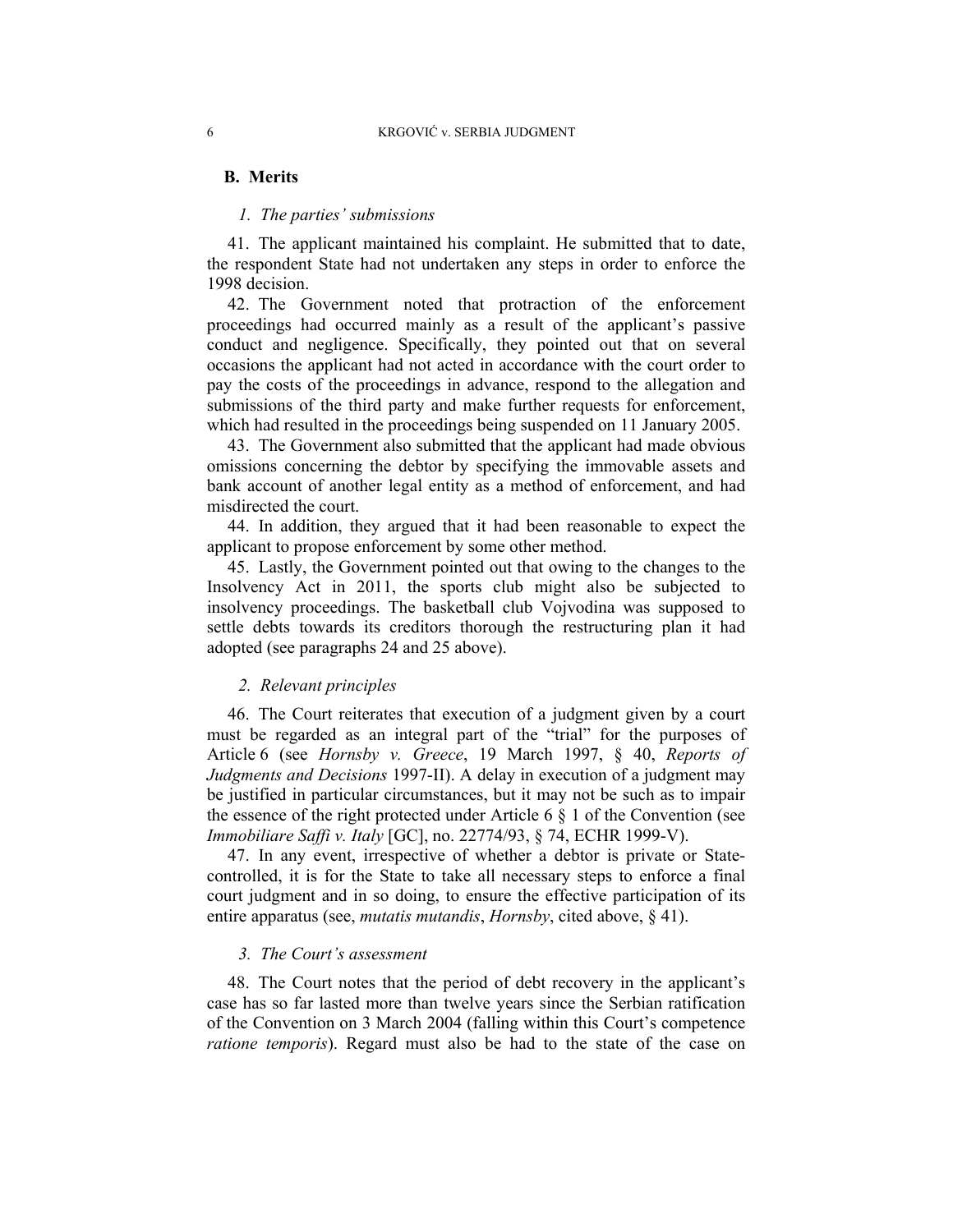3 March 2004 (see, among other authorities, *Velimirović v. Montenegro*, no. 20979/07, § 42, 2 October 2012). In this connection, it is noted that the enforcement court had already taken a number of steps before the ratification date.

49. Notwithstanding the Government's submissions to the contrary, the Court observes that the applicant was active throughout the enforcement proceedings. He proposed twice other methods of enforcement and although it is true that he indicated the immovable assets and bank account of another legal entity, he appears genuinely to have believed that that entity was the legal successor to the original debtor because its name was almost identical to that of the debtor.

50. As to the Government's contention that the applicant had not acted in accordance with the court order to pay the costs of the proceedings in advance and respond to the allegation and submissions of the third party, which had resulted in the proceedings being suspended on 11 January 2005, the Court notes that the proceedings were suspended against the NIS-Vojvodina and not against the original debtor. The enforcement proceedings were therefore not suspended and, indeed, they are still pending.

51. Moreover, although the debt was restructured in the context of insolvency proceedings which were opened in 2011, the debtor has not complied with that plan it does not appear that the domestic authorities have taken any measures in this regard to date (see paragraphs 24 -26 above).

52. Finally, regardless of whether a debtor is private or State-controlled, the State should, as the possessor of public authority, act diligently in order to assist the applicant with the execution of the judgment in question (see *Fociac v. Romania*, no. 2577/02, § 70, 3 February 2005; and *Lăcătuş and Others v. Romania*, no. 12694/04, § 117, 13 November 2012), which, in this case, the State failed to do.

53. Accordingly, there has been a violation of Article 6  $\S$  1 of the Convention.

# II. APPLICATION OF ARTICLE 41 OF THE CONVENTION

#### 54. Article 41 of the Convention provides:

"If the Court finds that there has been a violation of the Convention or the Protocols thereto, and if the internal law of the High Contracting Party concerned allows only partial reparation to be made, the Court shall, if necessary, afford just satisfaction to the injured party."

#### **A. Damage**

55. The applicant claimed 97,113.94 euros (EUR) in respect of pecuniary and non-pecuniary damage.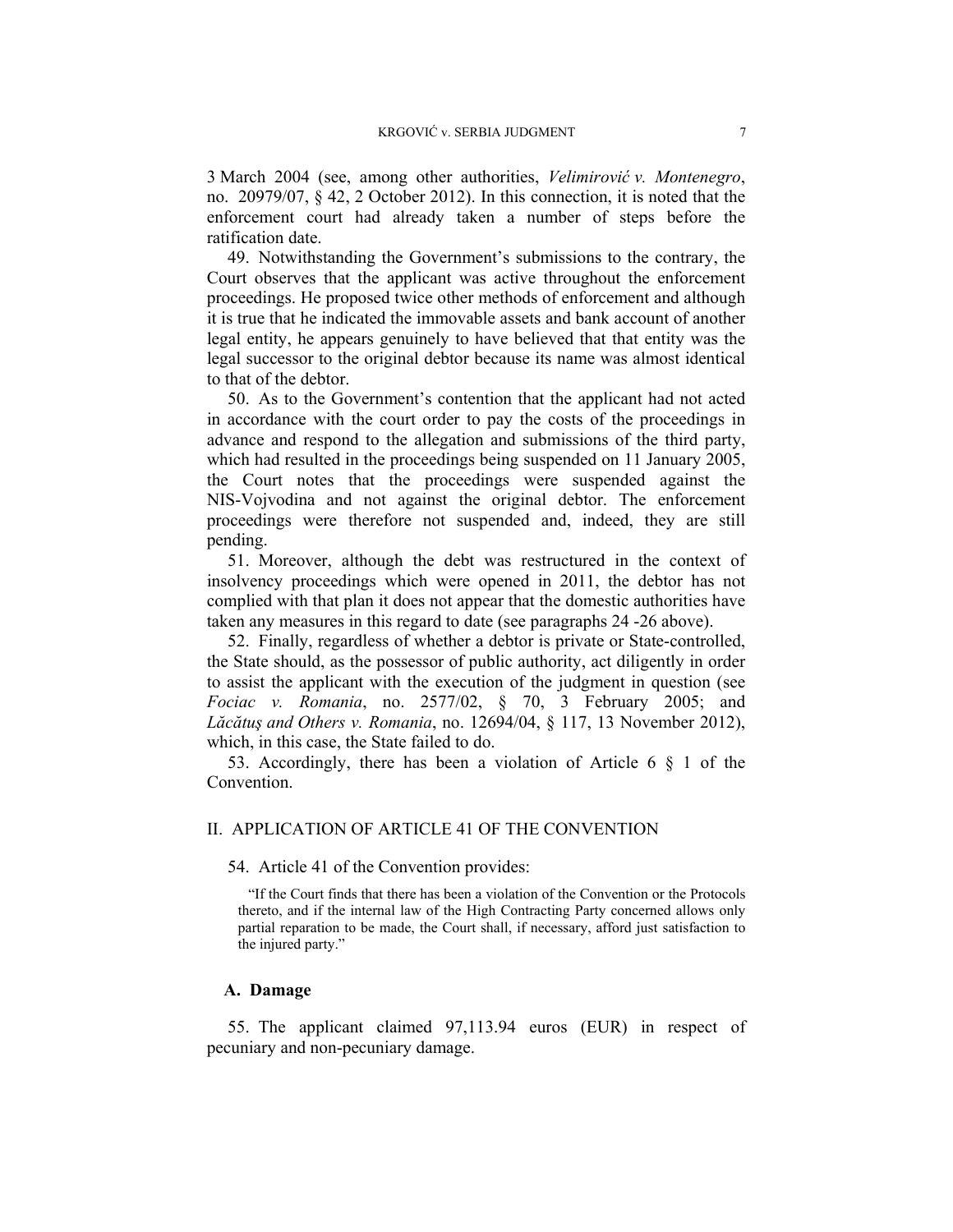56. The Government contested that claim.

57. As regards the applicant's claim for pecuniary damage, the Court cannot find in the circumstances of the present case – which are characterised by uncertainty regarding the debtor's assets – any causal link between the violation found and the pecuniary damage alleged. The claim must therefore be dismissed. On the other hand, it awards the applicant EUR 4,700 in respect of non-pecuniary damage.

#### **B. Costs and expenses**

58. The applicant did not make a specific claim in this respect. Accordingly, the Court makes no award under this head.

# **C. Default interest**

59. The Court considers it appropriate that the default interest rate should be based on the marginal lending rate of the European Central Bank, to which should be added three percentage points.

# FOR THESE REASONS, THE COURT, UNANIMOUSLY,

- 1. *Declares* the application admissible;
- 2. *Holds* that there has been a violation of Article 6 § 1 of the Convention;
- 3. *Holds*

(a) that the respondent State is to pay the applicant within three months from the date on which the judgment becomes final in accordance with Article 44 § 2 of the Convention, EUR 4,700 (four thousand seven hundred euros), plus any tax that may be chargeable, in respect of nonpecuniary damage;

(b) that from the expiry of the above-mentioned three months until settlement simple interest shall be payable on the above amount at a rate equal to the marginal lending rate of the European Central Bank during the default period plus three percentage points;